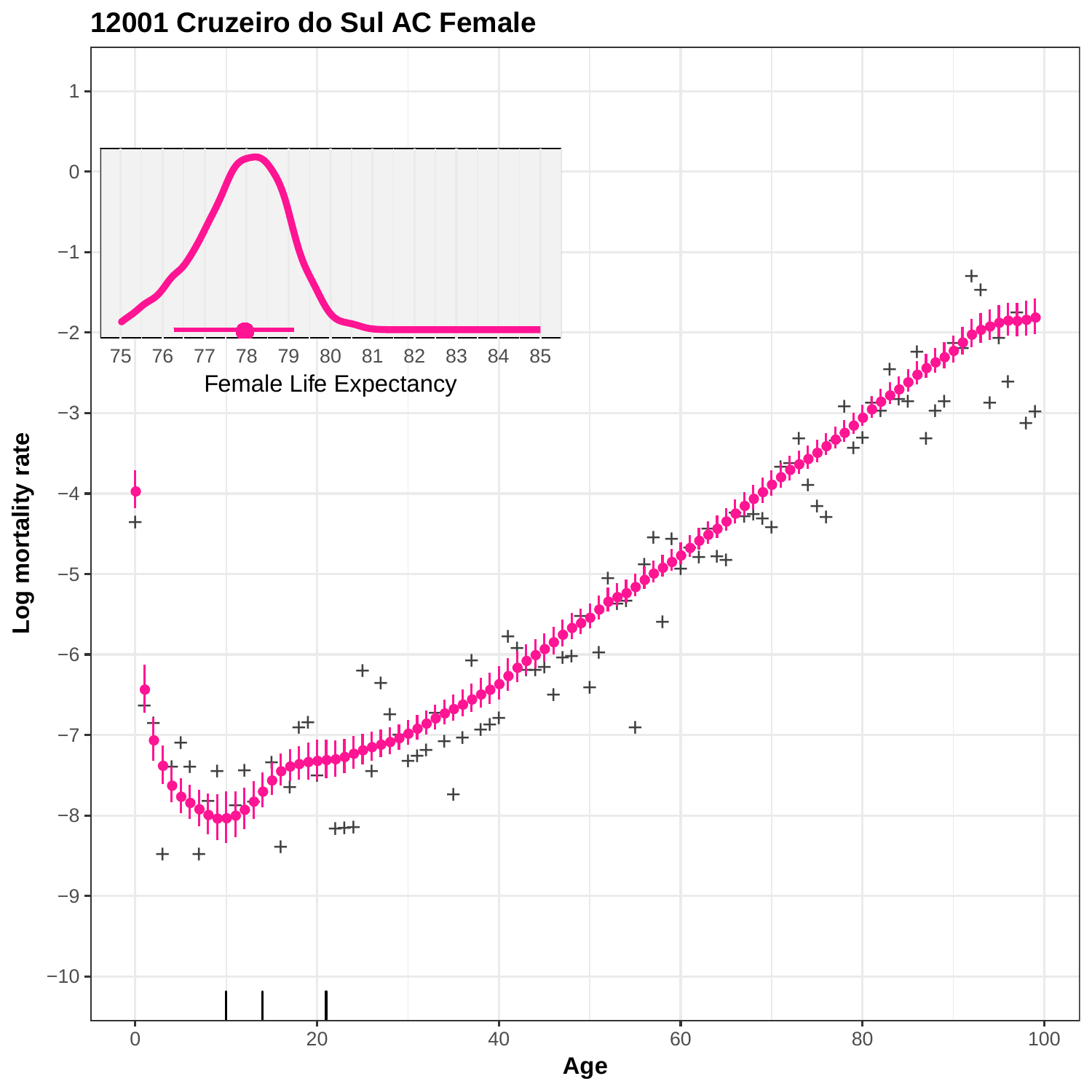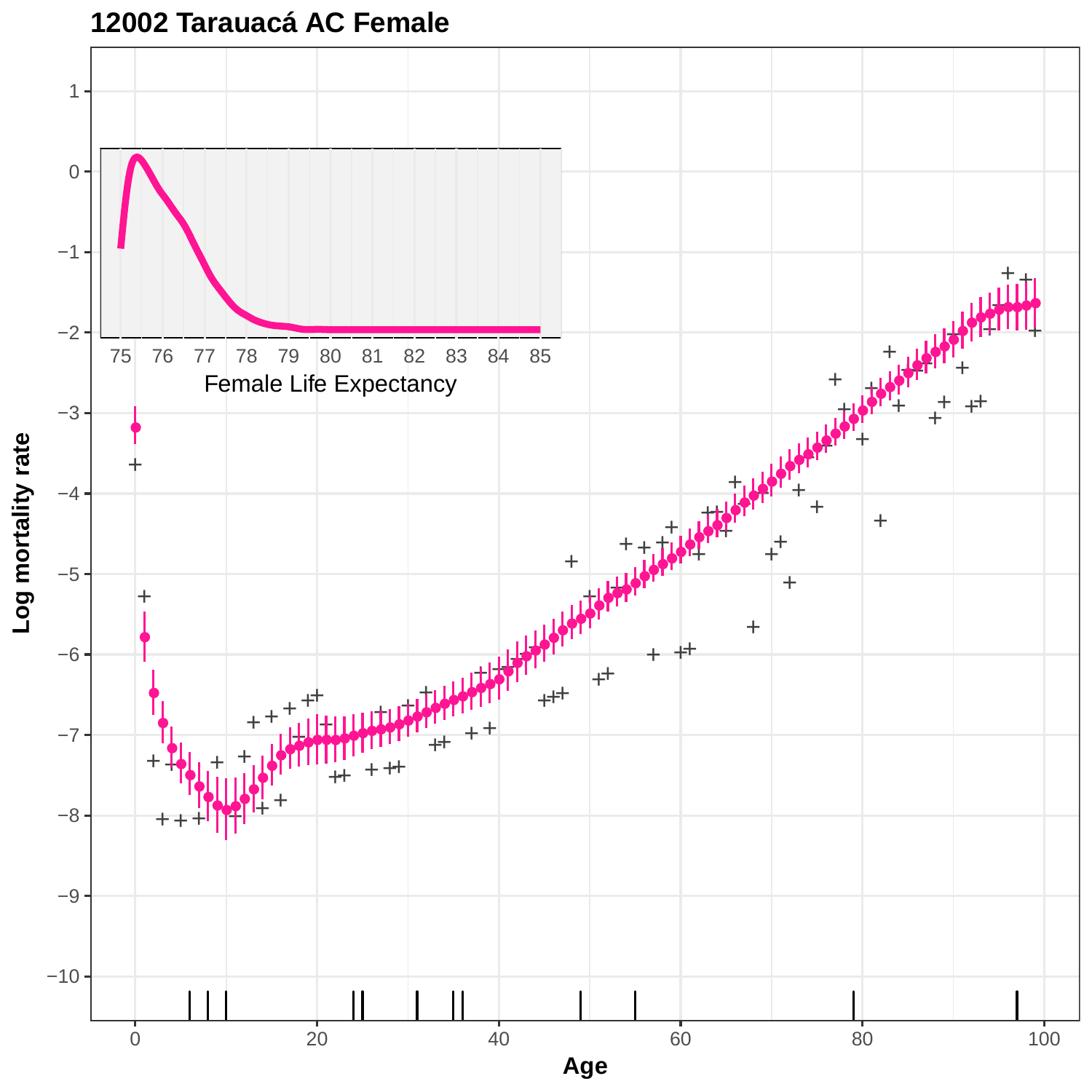

**12003 Sena Madureira AC Female**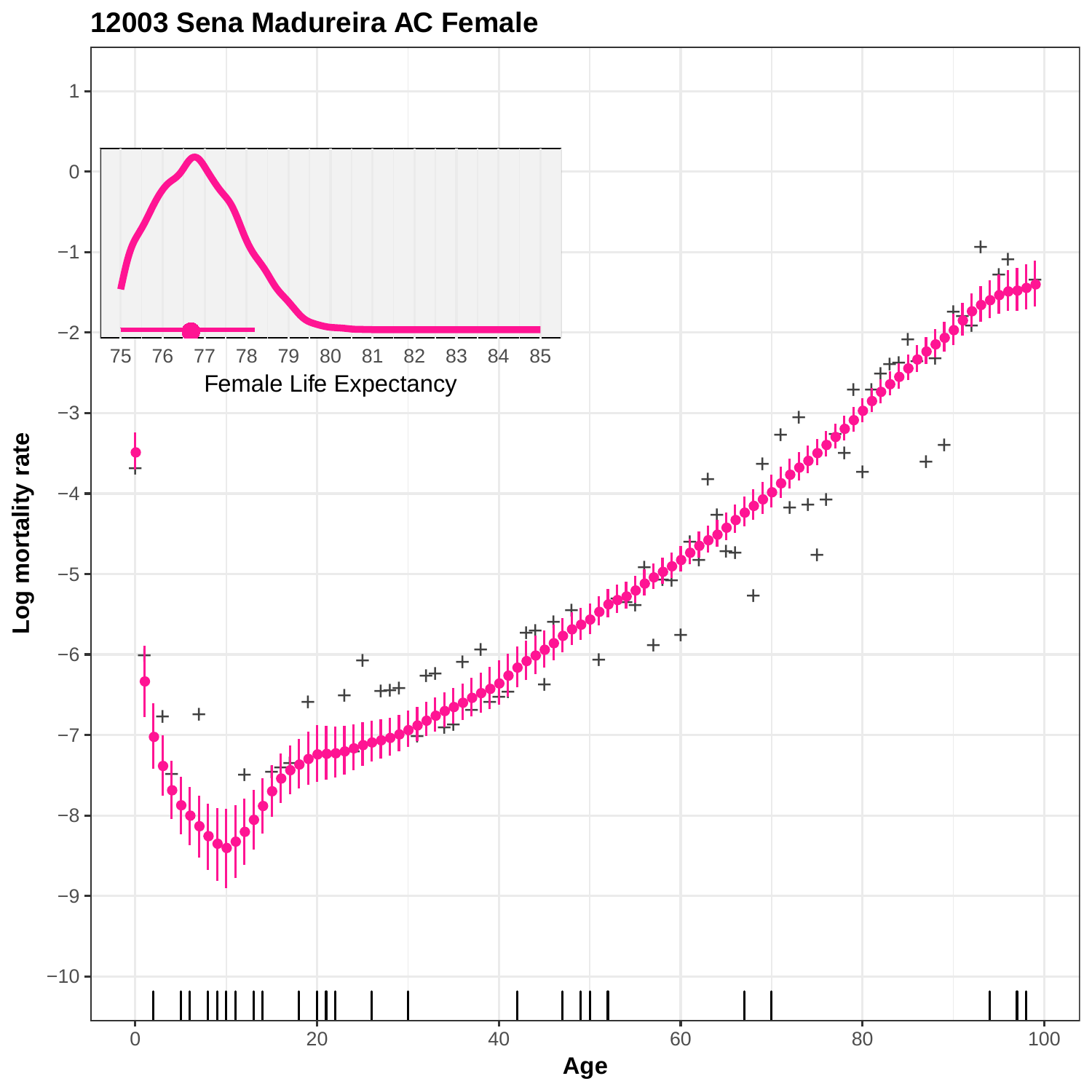